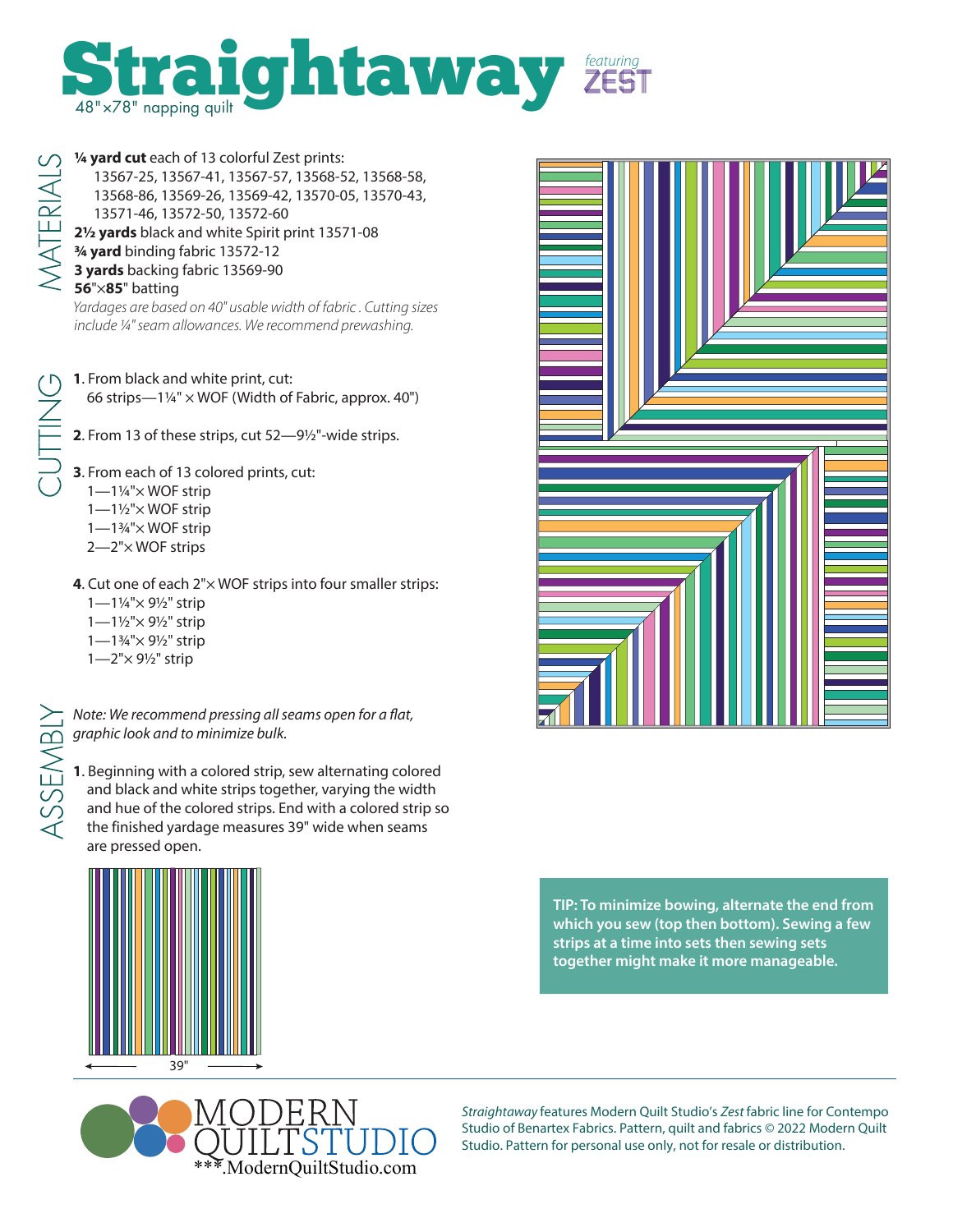- ASSEMBLY
- **2**. Trim top and bottom ends flush so the final unit measures 39" ×39" square.



- **3**. Repeat steps 1–2 to make a second, different 39" ×39" pieced square. You may have a few extra strips.
- **4**. Rotate one unit as shown, then cut both diagonnally.



**5**. Swap halves and piece as shown. Press seams open.



**6**. Beginning and ending with colored strips, sew alternating 9 ½" colored and black and white strips together so the finished yardage measures 39" wide when the seams are pressed open.





Straightaway features Modern Quilt Studio's Zest fabric line for Contempo Studio of Benartex Fabrics. Pattern, quilt and fabrics © 2022 Modern Quilt Studio. Pattern for personal use only, not for resale or distribution.